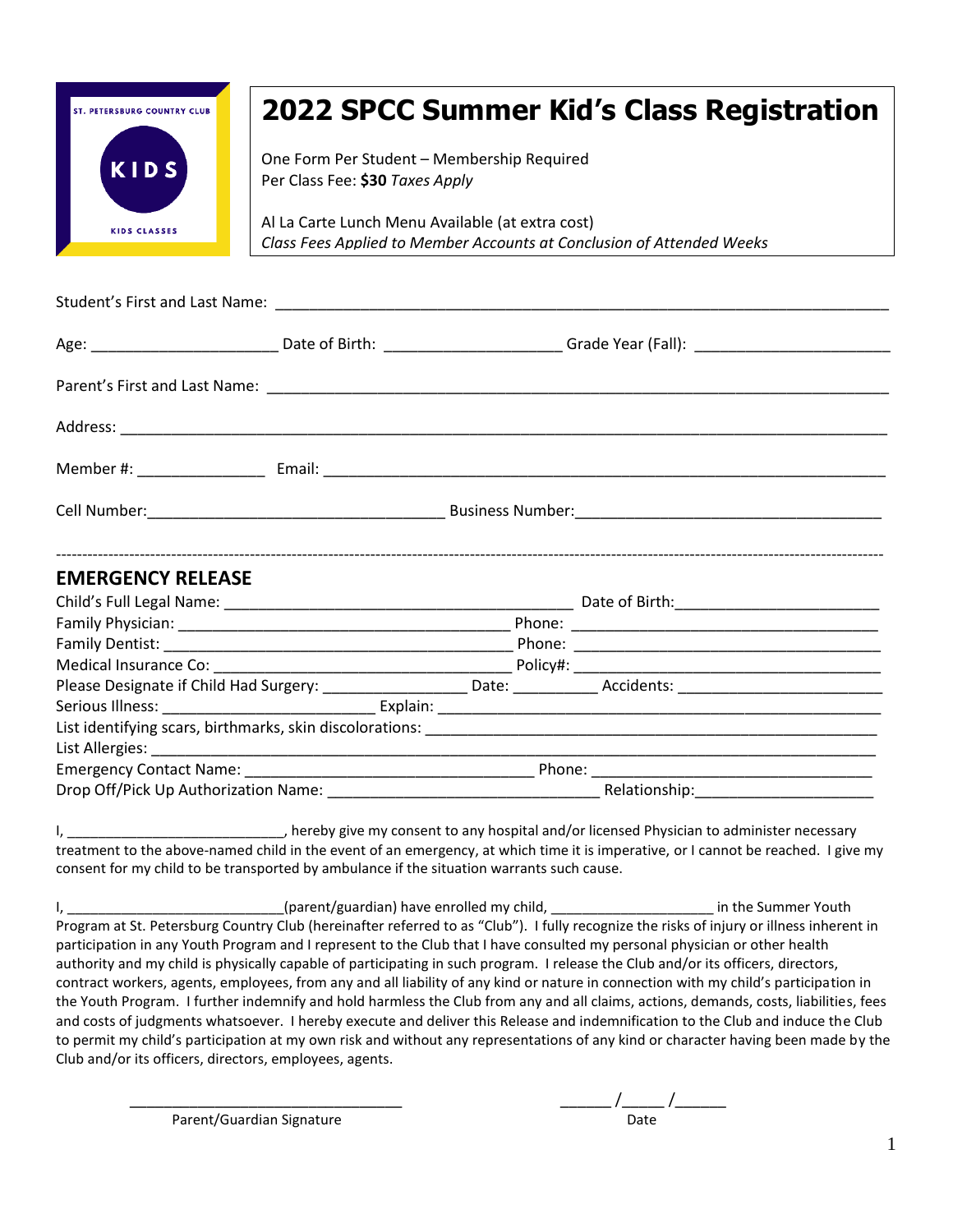## **2022 SPCC CLASS SELECTION**

Morning (AM): 9:00am to 12:00pm / Optional Lunch: 12:00pm to 12:45pm / Afternoon (PM): 1:00pm to 4:00pm

| <b>Week 1: June 7 - 10</b>  | Tuesday | Wednesday | Thursday | Friday |
|-----------------------------|---------|-----------|----------|--------|
| AM Golf                     |         |           |          |        |
| <b>AM Tennis</b>            |         |           |          |        |
| Lunch (Optional)            |         |           |          |        |
| PM Kids Club                |         |           |          |        |
|                             |         |           |          |        |
| <b>Week 2: June 14 - 17</b> | Tuesday | Wednesday | Thursday | Friday |
| AM Golf                     |         |           |          |        |
| <b>AM Tennis</b>            |         |           |          |        |
| Lunch (Optional)            |         |           |          |        |
| PM Kids Club                |         |           |          |        |
|                             |         |           |          |        |
| Week 3: June 21 - 24        | Tuesday | Wednesday | Thursday | Friday |
| AM Golf                     |         |           |          |        |
| <b>AM Tennis</b>            |         |           |          |        |
| Lunch (Optional)            |         |           |          |        |
| PM Kids Club                |         |           |          |        |
|                             |         |           |          |        |
| Week 4: June 28- July 1     | Tuesday | Wednesday | Thursday | Friday |
| AM Golf                     |         |           |          |        |
| <b>AM Tennis</b>            |         |           |          |        |
| Lunch (Optional)            |         |           |          |        |
| PM Kids Club                |         |           |          |        |
|                             |         |           |          |        |
| <b>Week 5: July 5 - 8</b>   | Tuesday | Wednesday | Thursday | Friday |
| AM Golf                     |         |           |          |        |
| <b>AM Tennis</b>            |         |           |          |        |
| Lunch (Optional)            |         |           |          |        |
| PM Kids Club                |         |           |          |        |
|                             |         |           |          |        |
|                             |         |           |          |        |
| <b>Week 6: July 12-15</b>   | Tuesday | Wednesday | Thursday | Friday |

| Week 6: July 12-15 | Tuesdav | Wednesdav | Thursdav | Fridav |
|--------------------|---------|-----------|----------|--------|
| AM Golf            |         |           |          |        |
| AM Tennis          |         |           |          |        |
| Lunch (Optional)   |         |           |          |        |
| PM Kids Club       |         |           |          |        |

| <b>Week 7: July 19-22</b> | Tuesday | Wednesday | Thursdav | Friday |
|---------------------------|---------|-----------|----------|--------|
| AM Golf                   |         |           |          |        |
| AM Tennis                 |         |           |          |        |
| Lunch (Optional)          |         |           |          |        |
| PM Kids Club              |         |           |          |        |